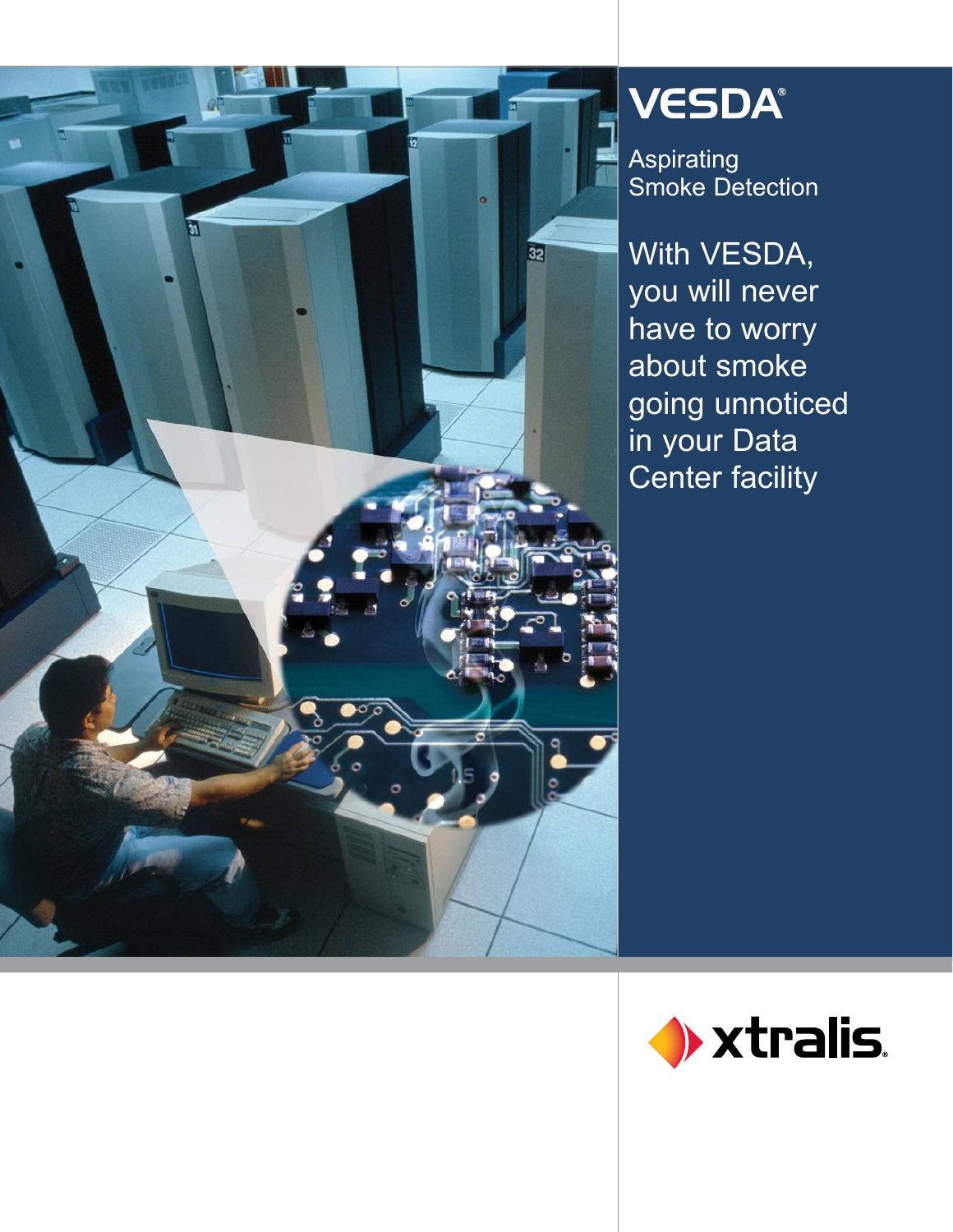*At a large data center facility, a VESDA system alerted staff to a problem. A capacitor on an emergency generator was having electrical problems. They found the source and prevented a fire. Scott Lacey, Engineer, Cromwell Architects Engineers, U.S.A*

### **What are the consequences of fire?**

The implications of downtime or equipment failure in a data center or telecommunications facility (data center) are massive. The US Federal Communications Commission (FCC) estimates that the cost of downtime in a large data center facility is upwards of US \$2 million per hour.

A fire in or near a data center facility can cause:

- equipment failure or loss. •
- latent equipment failure due to smoke contamination. •
- service disruption to businesses, services and customers. •
- loss of the building or other physical structure.

• *In 1999 a fire sparked by a dropped tool burnt down a Pacific Bell Telephone Exchange. The incident took down 110,000 phone lines, airline networks, lottery terminals, emergency service communications and security services.*

#### **Smoke causes computer cancer**

According to the FCC, 95% of all fire damage within facilities housing electronic equipment is corrosion.

The fire may do little immediate damage, however, the chloride and sulfur deposited on delicate electronic equipment will react with humidity in the air to start the corrosion process.

Redundant systems within the same building may be contaminated if they share the same air-conditioning system.



### **What are the risks?**

According to the FCC, the most common instigator of fire events in telecommunication facilities are building systems, especially the power distribution equipment.

The trend towards faster, more compact and higher functionality data center equipment has led to:

- increased power consumption, which has led to higher heat density. •
- more time being spent on server and equipment upgrades than on assessing the associated risks. •
- inadequate heating, ventilation and air-conditioning (HVAC) systems to support new generation equipment.
- HVAC systems aiding the spread of incipient smoke and fire, leading to equipment contamination.

*"Through rapid alarm notification to our security console, building management team and via wireless paging to our 24 x 7 operations staff, the VESDA system gives our staff and customers confidence to place their mission critical telecommunications systems within the worlds most connected facility"* 

John R. Savageau SVP of Operations for CRG West

### **Unique detection challenges:**

- Air movement from air-conditioning interferes with the normal dispersion of smoke; often drawing it away from conventional detectors. •
- Smoke dilution occurs in areas of high airflow and in large open spaces; delaying the time it takes for conventional point-type detectors to detect smoke.
- Many HVAC systems employ a filtration system, which will remove smoke particles from the air, delaying the time it would take to detect smoke.

*VESDA systems are designed to overcome the difficult challenges present in data center facilities. VESDA air sampling smoke detection is focused on life safety, asset protection and business and service continuity.*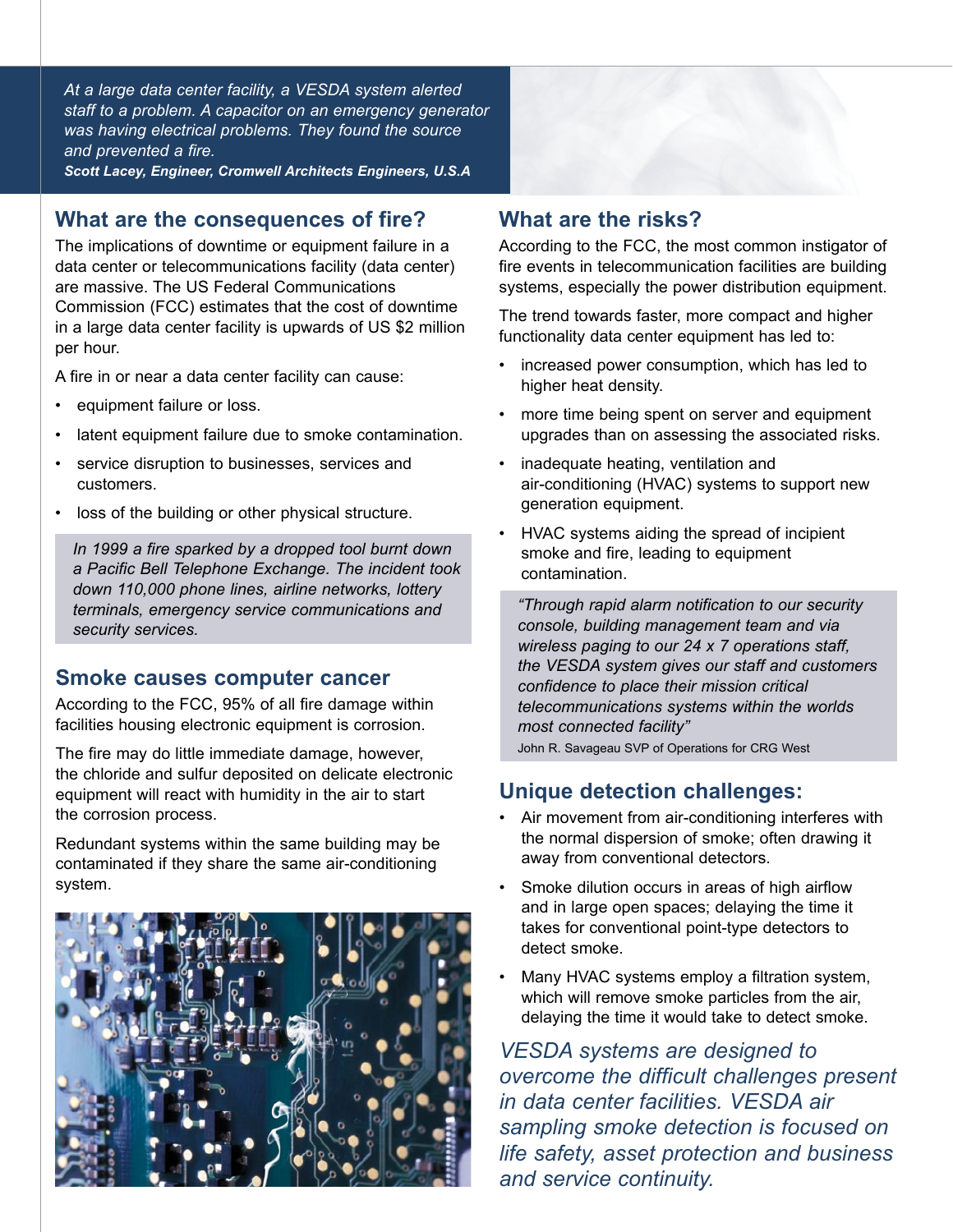### **A VESDA system will ensure your Data Center facility is protected from fire**

*In 2006, a fire in a cable tunnel in Manchester, UK, wiped out voice & data services to 130,000 homes and businesses. The cost of the ensuing chaos to the area's economy reached a staggering £10m. Litigation may continue for years to come.*

The most effective use of a VESDA system to protect a data center facility, is to install sampling points near the most likely sources of electrical fire, and along the path that smoke will be carried by air-conditioning. The Xtralis Datacom Design Guide should be consulted when designing and specifying VESDA ASD systems.



NB: All designs should be tested to comply with VESDA Design Guide recommendations and local codes and standards.